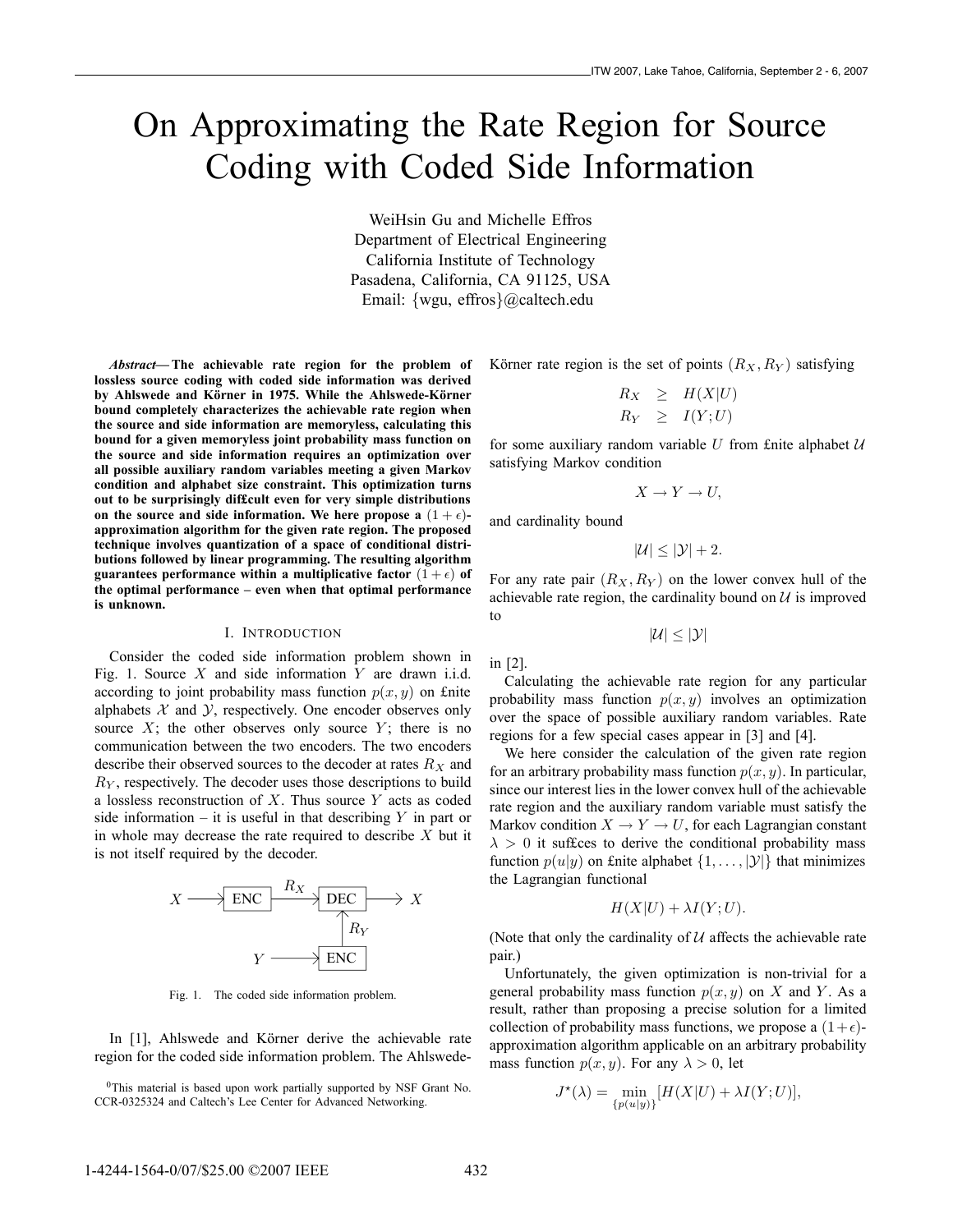where the given minimization is over all conditional probability mass functions  $\{p(u|y)\}_{u\in\mathcal{U},y\in\mathcal{Y}}$ . Our algorithm £nds an auxiliary random variable  $U_o$  on an alphabet  $U$  of cardinality  $|U| \leq |Y|$  such that  $X \to Y \to U_0$  and

$$
J^{\star}(\lambda) \le H(X|U_o) + \lambda I(Y; U_o) \le (1+\epsilon)J^{\star}(\lambda).
$$

The proposed technique involves £rst quantizing a space of possible conditional distributions and then running a linear program to optimize over the quantized space of conditional distributions. Following the description of our algorithm, we comment brie¤y on techniques by which the effciency of our algorithm may be improved and generalizations of our approach to calculate rate regions for other source and channel coding problems.

#### II.  $(1 + \epsilon)$ -APPROXIMATION ALGORITHM

In this section, we reformulate the optimization problem inherent in the solution of the Ahlswede-Körner region and propose an ef£cient method for approximating its solution. The reformulation involves translating the problem from an optimization of conditional probability mass function  $\{p(u|y)\}$ to an optimization of conditional probability mass function  $\sum_{u \in \mathcal{U}} p(y|u)p(u) = p(y)$  for all  $y \in \mathcal{Y}$ . We make this  ${p(y|u)}$  and marginal  ${p(u)}$  subject to the constraint that choice because given any £nite alphabet  $U$  and any collection of conditional probability mass functions  $\{p(y|u)\}_{y\in\mathcal{Y}}\}_{u\in\mathcal{U}}$ , the Lagrangian  $H(X|U) + \lambda I(Y;U)$  is linear in  $p(u)$ . Thus, given any £xed, £nite collection  $\mathcal{P}_o = {\{p(y|u)\}_{y \in \mathcal{Y}}\}_{u \in \mathcal{U}}}$  of conditional distributions on  $Y$  given  $u$ , the optimization

$$
J(\mathcal{P}_o, \lambda) = \min_{\{p(u)\} u \in \mathcal{U}} [H(X|U) + \lambda I(Y; U)]
$$
  
subject to 
$$
\sum_{u \in \mathcal{U}} p(u)p(y|u) = p(y) \text{ for each } y \in \mathcal{Y}
$$

$$
\sum_{u \in \mathcal{U}} p(u) = 1
$$

$$
p(u) \ge 0 \text{ for each } u \in \mathcal{Y}
$$

is a linear program [2].

Unfortunately, the optimal choice of  $P<sub>o</sub>$  is unknown a priori and the space

$$
\mathcal{P}_Y = \left\{ \{ p(y|u) \}_{y \in \mathcal{Y}} : \quad p(y|u) \ge 0 \ \forall y \in \mathcal{Y} \right\}
$$

$$
\sum_{y \in \mathcal{Y}} p(y|u) = 1 \right\},
$$

of possibilities is uncountably in£nite. As a result, the £rst step in our algorithm is to carefully quantize  $\mathcal{P}_Y$ . In particular, we choose an index set  $\mathcal{I} = \{1, \ldots, N\}$ , and from the uncountably in£nite space of conditional probability mass functions we choose a £nite subset  $\mathcal{P}_Y = \{ \{ p(y|u_i) \}_{y \in \mathcal{Y}} :$   $i \in \mathcal{I}$   $\subset \mathcal{P}_Y$  in a manner that guarantees that

$$
J(\hat{\mathcal{P}}_Y, \lambda) = \min_{\{p(u)\} u \in \mathcal{U}} [H(X|U) + \lambda I(Y; U)]
$$
  
subject to  

$$
\sum_{u \in \mathcal{U}} p(u)p(y|u) = p(y) \text{ for each } y \in \mathcal{Y}
$$

$$
\sum_{u \in \mathcal{U}} p(u) = 1
$$

$$
p(u) \ge 0 \text{ for each } u \in \mathcal{Y}
$$

satis£es the desired constraints

$$
J^*(\lambda) \le J(\widehat{\mathcal{P}}_Y, \lambda) \le (1+\epsilon)J^*(\lambda).
$$

While the number  $N$  of conditional distributions in our quantized collection  $\mathcal{P}_Y$  is larger than the desired cardinality bound  $|U| \leq |Y|$ , the linear program is guaranteed to place non-zero probability on at most  $|y|$  of those conditional distributions by [2].

## *A. Quantizing the Space of Conditional Distributions*

Our quantization of  $\mathcal{P}_Y$  to design  $\mathcal{P}_Y$  relies on the following lemma.

*Lemma 1:* Let  $p(x)$  and  $q(x)$  be two distributions on £nite alphabet X. Let  $\eta \in [0, 1)$  be £xed. If  $|p(x) - q(x)| \leq \eta p(x)$ , for all  $x \in \mathcal{X}$ , then

$$
|H(p) - H(q)| \le \eta H(p) + \eta \log \frac{e}{1 - \eta}.
$$

*Proof.* Consider any £xed  $x \in \mathcal{X}$ . By the mean-value theorem, there is some  $r_x \in [(1 - \eta)p(x), (1 + \eta)p(x)]$  such that

$$
\begin{aligned}\n\left| p(x) \ln \frac{1}{p(x)} - q(x) \ln \frac{1}{q(x)} \right| \\
&= |p(x) - q(x)| \left| \ln \frac{1}{r_x} - 1 \right| \\
&\leq \eta p(x) \max \left\{ \left| \ln \frac{1}{e(1 + \eta)p(x)} \right|, \left| \ln \frac{1}{e(1 - \eta)p(x)} \right| \right\} \\
&\leq \eta p(x) \ln \frac{1}{p(x)} + \eta p(x) + \eta p(x) \ln \frac{1}{1 - \eta} \\
&= \eta p(x) \ln \frac{1}{p(x)} + \eta p(x) \ln \frac{e}{1 - \eta}.\n\end{aligned}
$$
\no the result follows.

So the result follows.

For any  $0 < \eta, \delta < 1/e$ , let

$$
\mathcal{P}_Y(\eta,\delta) = \bigcup_{y_o \in \mathcal{Y}} \mathcal{P}_Y(y_o, \eta, \delta)
$$

where for each  $y_o \in \mathcal{Y}$ 

$$
\mathcal{P}_Y(y_o, \eta, \delta)
$$
\n
$$
= \left\{ \{p(y)\} \in \mathcal{P}_Y : p(y_o) = \max_{y \in \mathcal{Y}} p(y) \right\}
$$
\n
$$
y \neq y_o \Rightarrow p(y) \in \{0\} \cup \left\{ \left(1 + \frac{\eta}{|\mathcal{Y}|}\right)^n : 0 \leq n \leq \frac{-\ln \delta}{\ln(1 + \eta/|\mathcal{Y}|)} \right\} \right\}.
$$

Then  $\mathcal{P}_Y(\eta, \delta)$  is a finite subset of  $\mathcal{P}_Y$ . We choose an arbitrary<br>order on this set, and index the elements by  $\mathcal{T}(n, \delta)$ order on this set, and index the elements by  $\mathcal{I}(\eta, \delta)$  =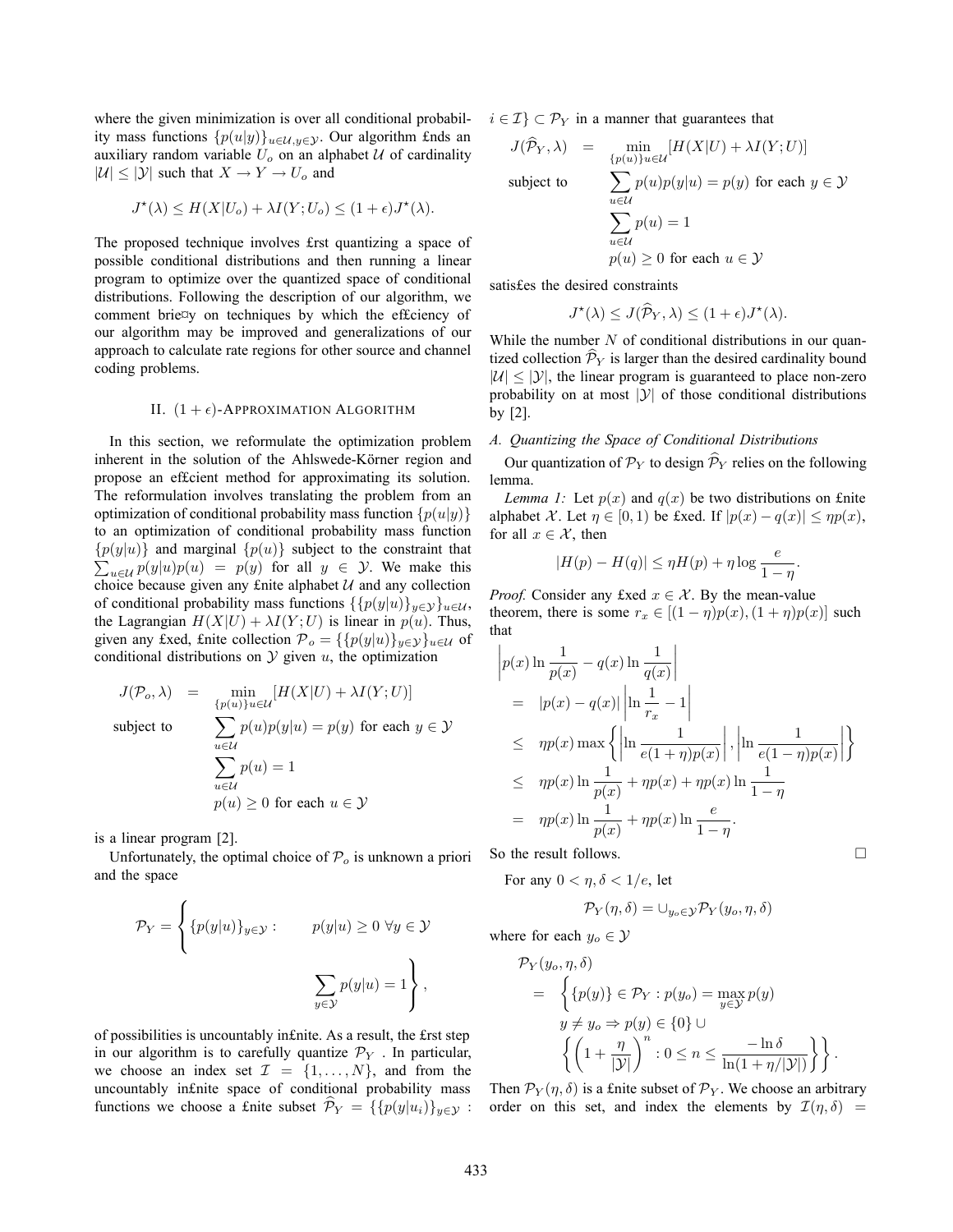$\{1,\ldots,N(\eta,\delta)\}\$ , where  $N(\eta,\delta) = |\mathcal{P}_Y(\eta,\delta)|$ . Using these indices gives

$$
\mathcal{P}_Y(\eta,\delta) = \{\{\hat{p}(y|u_i)\} : i \in \mathcal{I}(\eta,\delta)\}.
$$

The given collection of distributions has the property that for any distribution  $\{p(y|u)\}\in \mathcal{P}_Y$  on  $\mathcal Y$  there exists an index  $i(u) \in \mathcal{I}(\eta, \delta)$  such that  $|p(y|u) - \hat{p}(y|u_{i(u)})| < \eta p(y|u)$  for all  $y \in Y$  for which  $p(y|u) \ge \delta$  while  $\hat{p}(y|u_{i(u)})=0$  for all  $y \in \mathcal{Y}$  for which  $p(y|u) < \delta$ .

Finally, let

$$
\mathcal{P}_U(\eta, \delta) = \{ \{ p(u_i) \}_{i \in \mathcal{I}(\eta, \delta)} : \\ \sum_{i \in \mathcal{I}(\eta, \delta)} p(u_i) \hat{p}(y | u_i) = p(y) \ \forall y \in \mathcal{Y} \\ \sum_{i \in \mathcal{I}(\eta, \delta)} p(u_i) = 1 \\ p(u_i) \ge 0 \ \forall i \in \mathcal{I}(\eta, \delta) \}
$$

and

$$
\widehat{J}(\eta,\delta,\lambda) = \min_{\{p(u)\}\in\mathcal{P}_U} [H(X|\hat{U}) + \lambda I(Y;\hat{U})],
$$

where  $H(X|\hat{U})$  and  $I(Y; \hat{U})$  are the conditional entropy and mutual information, respectively, using the conditional probability mass function  $\mathcal{P}_Y(\eta, \delta)$ .

We next show  $\widehat{J}(\eta, \delta, \lambda)$  is a good estimation of  $J^*(\lambda)$  for any contract choice of  $(n, \delta)$ . Let  $\{n^*(u)\}$  be the distribution an appropriate choice of  $(\eta, \delta)$ . Let  $\{p^*(u)\}$  be the distribution<br>on  $\mathcal{D}_{\epsilon}$  that achieves the optimal value  $I^*(\lambda)$ . Note that while on  $\mathcal{P}_Y$  that achieves the optimal value  $J^*(\lambda)$ . Note that while<br> $\mathcal{P}_Y$  is uncountably infinite  $n^*(u) > 0$  on at most  $|Y|$  elements  $\mathcal{P}_Y$  is uncountably in£nite,  $p^*(u) > 0$  on at most  $|Y|$  elements of  $\mathcal{P}_Y$  by [2]. Let

$$
\mathcal{U}(\lambda) = \{u : p^*(u) > 0\}.
$$

For each  $u \in \mathcal{U}(\lambda)$ ,

$$
(1 - \eta)p(y|u) - \delta \le \hat{p}(y|u_{i(u)}) \le (1 + \eta)p(y|u). \tag{1}
$$

Based on *Lemma* 1,

$$
|H(\{p(y|u)\}_{y\in\mathcal{Y}}) - H(\{p(y|u_{i(u)}\}_{y\in\mathcal{Y}})|
$$
  
\n
$$
\leq \eta H(\{p(y|u)\}_{y\in\mathcal{Y}}) + \eta \log \frac{e}{1-\eta} + |\mathcal{Y}|\delta \log \frac{1}{\delta}.
$$
 (2)

In particular, by choosing  $\delta$  such that  $|\mathcal{Y}|\delta \log \frac{1}{\delta} < \eta \log \frac{1}{1-\eta}$ , (2) becomes

$$
|H(\{p(y|u)\}_{y\in\mathcal{Y}}) - H(\{p(y|u_{i(u)})\}_{y\in\mathcal{Y}})|
$$
  
\n
$$
\leq \eta H(\{p(y|u)\}_{y\in\mathcal{Y}}) + 2\eta \log \frac{e}{1-\eta}.
$$
 (3)

Let  $\{\widehat{p}(u_i)\}_{i\in\mathcal{I}(\eta,\delta)}$  be a distribution defined as follows. For  $v \in \mathcal{U}(\lambda)$  for which  $\widehat{p}(u|u_{i,j}) < 1$  for all  $u \in \mathcal{V}$  let each  $u \in \mathcal{U}(\lambda)$  for which  $\hat{p}(y|u_{i(u)}) < 1$  for all  $y \in \mathcal{Y}$ , let

$$
\widehat{p}(u_{i(u)}) = (1 - \eta)p^*(u),
$$

and for each  $y \in Y$  if index  $j(y)$  is chosen so that  $\hat{p}(y|u_{j(y)}) =$ 1, let

$$
\widehat{p}(u_{j(y)}) = p(y) - \sum_{i \in \mathcal{I}(\eta,\delta)} \widehat{p}(y|u_{i(u)}) \widehat{p}(u_i).
$$

Finally, for each  $i \notin \{i(u) : u \in \mathcal{U}(\lambda)\} \cup \{j(u) : y \in \mathcal{Y}\}\)$ , let

$$
\widehat{p}(u_i)=0.
$$

Then  $\hat{p} \in \mathcal{P}_U$  by construction. Moreover,

$$
\begin{align}\n\widehat{p}(u_{j(y)}) &\leq p(y) - (1 - \eta)^2 p(y) + (1 - \eta)\delta \\
&= (2\eta - \eta^2)p(y) + (1 - \eta)\delta,\n\end{align}
$$

where the inequality follows from (1).

$$
H^{\star}_{\lambda}(Y|U) = \sum_{u \in \mathcal{U}(\lambda)} p^{\star}(u) H(\{p(y|u)\}_{y \in \mathcal{Y}})
$$

and let

Let

$$
\widehat{H}_{\lambda,\eta,\delta}(Y|U) = \sum_{u \in \mathcal{U}(\lambda) \cup_{y \in \mathcal{Y}} \{j(y)\}} \widehat{p}(u_{i(u)}) H(\{\widehat{p}(y|u_{i(u)})\}_{y \in \mathcal{Y}}).
$$

Then we have

$$
H_{\lambda}^{\star}(Y|U) - \widehat{H}_{\lambda,\eta,\delta}(Y|U)
$$
  
\n
$$
= \sum_{u \in \mathcal{U}(\lambda)} p^{\star}(u)H(\{p(y|u)\}_{Y \in \mathcal{Y}})
$$
  
\n
$$
- \sum_{u \in \mathcal{U}(\lambda)} \widehat{p}(u_{i(u)})H(\{p(y|u_{i(u)})\}_{y \in \mathcal{Y}})
$$
  
\n
$$
\geq \sum_{u \in \mathcal{U}(\lambda)} p^{\star}(u)H(\{p(y|u)\}_{y \in \mathcal{Y}}) - (1 - \eta)p^{\star}(u) \times
$$
  
\n
$$
((1 + \eta)H(\{p(y|u)\}_{y \in \mathcal{Y}} + 2\eta \log \frac{e}{1 - \eta}))
$$
  
\n
$$
\geq \eta^{2}H_{\lambda}^{\star}(Y|U) - 2\eta(1 - \eta) \log \frac{e}{1 - \eta}.
$$

Similarly,

$$
H_{\lambda}^{*}(Y|U) - \widehat{H}_{\lambda,\eta,\delta}(Y|U)
$$
  
\n
$$
\leq (2\eta - \eta^{2})H_{\lambda}^{*}(Y|U) + 2\eta(1-\eta)\log \frac{e}{1-\eta}.
$$
 (5)

Hence

$$
|H^{\star}_{\lambda}(Y|U) - \widehat{H}_{\lambda,\eta,\delta}(Y|U)|
$$
  
\n
$$
\leq (2\eta - \eta^2)H^{\star}_{\lambda}(Y|U) + 2\eta(1-\eta)\log \frac{e}{1-\eta}.
$$

We next look at the term  $H(X|U)$  in our estimation. Define for each  $u \in \hat{U}(\lambda)$ 

$$
\hat{p}(x|u_{i(u)}) := \sum_{y \in \mathcal{Y}} \widehat{p}(y|u_{i(u)}) p(x|y)
$$

and

$$
p(x|u) := \sum_{y \in \mathcal{Y}} p(y|u)p(x|y).
$$

Now for any  $u \in \mathcal{U}(\lambda)$ ,

$$
\hat{p}(x|u_{i(u)}) = \sum_{y \in \mathcal{Y}} \hat{p}(y|u_{i(u)})p(x|y) \n\leq \sum_{y \in \mathcal{Y}} (1+\eta)p(y|u)p(x|y) \n= (1+\eta)p(x|u).
$$